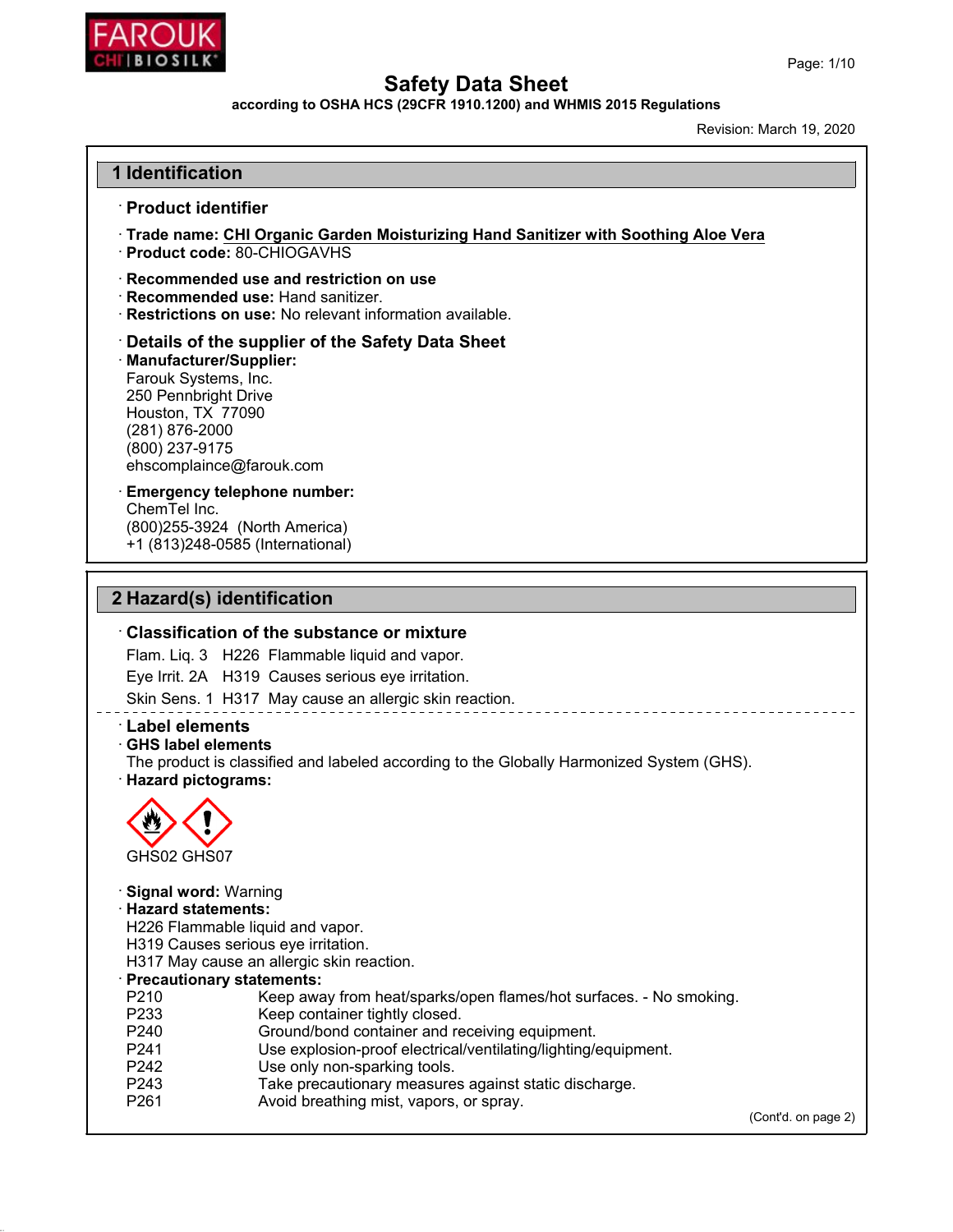

**according to OSHA HCS (29CFR 1910.1200) and WHMIS 2015 Regulations**

Created: March 19, 2020

### **Trade name: Biosilk Moisturizing Hand Sanitizer with Soothing Aloe Vera**

|                                                                                              | (Cont'd. of page 1)                                                                                                   |  |
|----------------------------------------------------------------------------------------------|-----------------------------------------------------------------------------------------------------------------------|--|
| P <sub>264</sub>                                                                             | Wash thoroughly after handling.                                                                                       |  |
| P <sub>272</sub>                                                                             | Contaminated work clothing must not be allowed out of the workplace.                                                  |  |
| P280                                                                                         | Wear protective gloves and eye protection.                                                                            |  |
|                                                                                              | P303+P361+P353 If on skin (or hair): Take off immediately all contaminated clothing. Rinse skin with<br>water/shower. |  |
|                                                                                              | P305+P351+P338 IF IN EYES: Rinse cautiously with water for several minutes. Remove contact lenses,                    |  |
|                                                                                              | if present and easy to do. Continue rinsing.                                                                          |  |
| P333+P313                                                                                    | If skin irritation or rash occurs: Get medical advice/attention.                                                      |  |
| P337+P313                                                                                    | If eye irritation persists: Get medical advice/attention.                                                             |  |
| P363                                                                                         | Wash contaminated clothing before reuse.                                                                              |  |
| P370+P378                                                                                    | In case of fire: Use for extinction: Alcohol resistant foam or water spray.                                           |  |
| P403+P235                                                                                    | Store in a well-ventilated place. Keep cool.                                                                          |  |
| P <sub>501</sub>                                                                             | Dispose of contents/container in accordance with local/regional/national/international<br>regulations.                |  |
| Other hazards There are no other hazards not otherwise classified that have been identified. |                                                                                                                       |  |

### **3 Composition/information on ingredients**

### ꞏ **Chemical characterization: Mixtures**

| Components:               |                                                                                                                             |                     |
|---------------------------|-----------------------------------------------------------------------------------------------------------------------------|---------------------|
| $64-17-5$ Ethanol         |                                                                                                                             | -75%Z               |
|                           | Elam. Liq. 2, H225<br>← Eye Irrit. 2A, H319                                                                                 | <b>1</b> 77-84% v/v |
|                           | 56-81-5 Glycerol                                                                                                            | $< 5\%$             |
|                           | $\overline{78-70-6}$ Linalool<br>Skin Irrit. 2, H315; Eye Irrit. 2A, H319; Skin Sens. 1B, H317<br>Flam. Liq. 4, H227        | < 0.25%             |
|                           | 138-86-3 Limonene<br><b>♦ Flam. Liq. 3, H226</b><br><b>Ex.</b> Asp. Tox. 1, H304<br>Skin Irrit. 2, H315; Skin Sens. 1, H317 | < 0.25%             |
| 5392-40-5   Citral        | Skin Irrit. 2, H315; Eye Irrit. 2A, H319; Skin Sens. 1B, H317                                                               | < 0.25%             |
| · Additional information: |                                                                                                                             |                     |

For the listed ingredient(s), the identity and/or exact percentage(s) are being withheld as a trade secret. For the wording of the listed Hazard Statements, refer to section 16.

### **4 First-aid measures**

#### ꞏ **Description of first aid measures**

- ꞏ **After inhalation:** Supply fresh air; consult doctor in case of complaints.
- ꞏ **After skin contact:**
- Product is manufactured for topical use. If irritation occurs, discontinue use and wash affected area with soap and water.
- If skin irritation or rash occurs: Get medical advice/attention.
- ꞏ **After eye contact:**

(Cont'd. on page 3)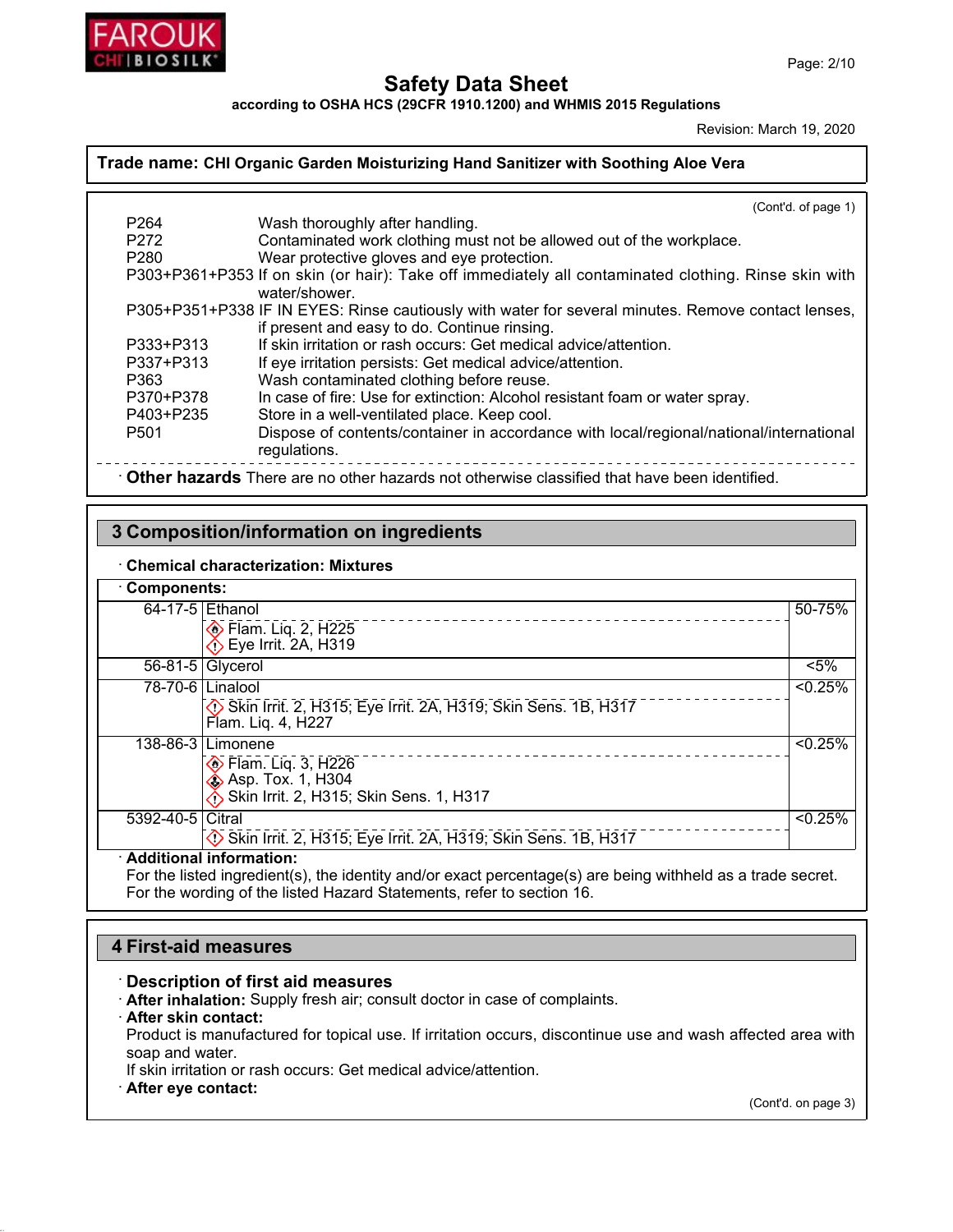

**according to OSHA HCS (29CFR 1910.1200) and WHMIS 2015 Regulations**

Created: March 19, 2020

(Cont'd. of page 2)

#### **Trade name: Biosilk Moisturizing Hand Sanitizer with Soothing Aloe Vera**

Remove contact lenses if worn.

Rinse opened eye for several minutes under running water. If symptoms persist, consult a doctor. ꞏ **After swallowing:**

Rinse out mouth and then drink plenty of water.

Do not induce vomiting; immediately call for medical help.

ꞏ **Most important symptoms and effects, both acute and delayed:** Causes serious eye irritation.

This product may cause sensitization (allergic reactions) in some individuals.

ꞏ **Indication of any immediate medical attention and special treatment needed:** Contains Linalool, Limonene, Citral. May produce an allergic reaction. Treat skin and mucous membrane with antihistamine and corticoid preparations. If medical advice is needed, have product container or label at hand.

### **5 Fire-fighting measures**

### ꞏ **Extinguishing media**

ꞏ **Suitable extinguishing agents:** Alcohol resistant foam Water fog / haze Water spray Carbon dioxide Gaseous extinguishing agents Fire-extinguishing powder ꞏ **For safety reasons unsuitable extinguishing agents:** Water stream. ꞏ **Special hazards arising from the substance or mixture** Flammable liquid and vapor. Formation of toxic gases is possible during heating or in case of fire. ꞏ **Advice for firefighters** ꞏ **Protective equipment:**

Wear self-contained respiratory protective device.

Wear fully protective suit.

### ꞏ **Additional information:**

Cool endangered product with water spray. Use large quantities of foam as it is partially destroyed by the product.

### **6 Accidental release measures**

ꞏ **Personal precautions, protective equipment and emergency procedures**

Particular danger of slipping on leaked/spilled product.

Use personal protective equipment as required.

Ensure adequate ventilation.

Remove ignition sources.

#### ꞏ **Environmental precautions**

Do not allow undiluted product or large quantities of it to reach ground water, water course or sewage system.

### ꞏ **Methods and material for containment and cleaning up**

Towel or mop up material and collect in a suitable container.

For larger spills, add non-combustible inert binding material, then sweep up and discard.

(Cont'd. on page 4)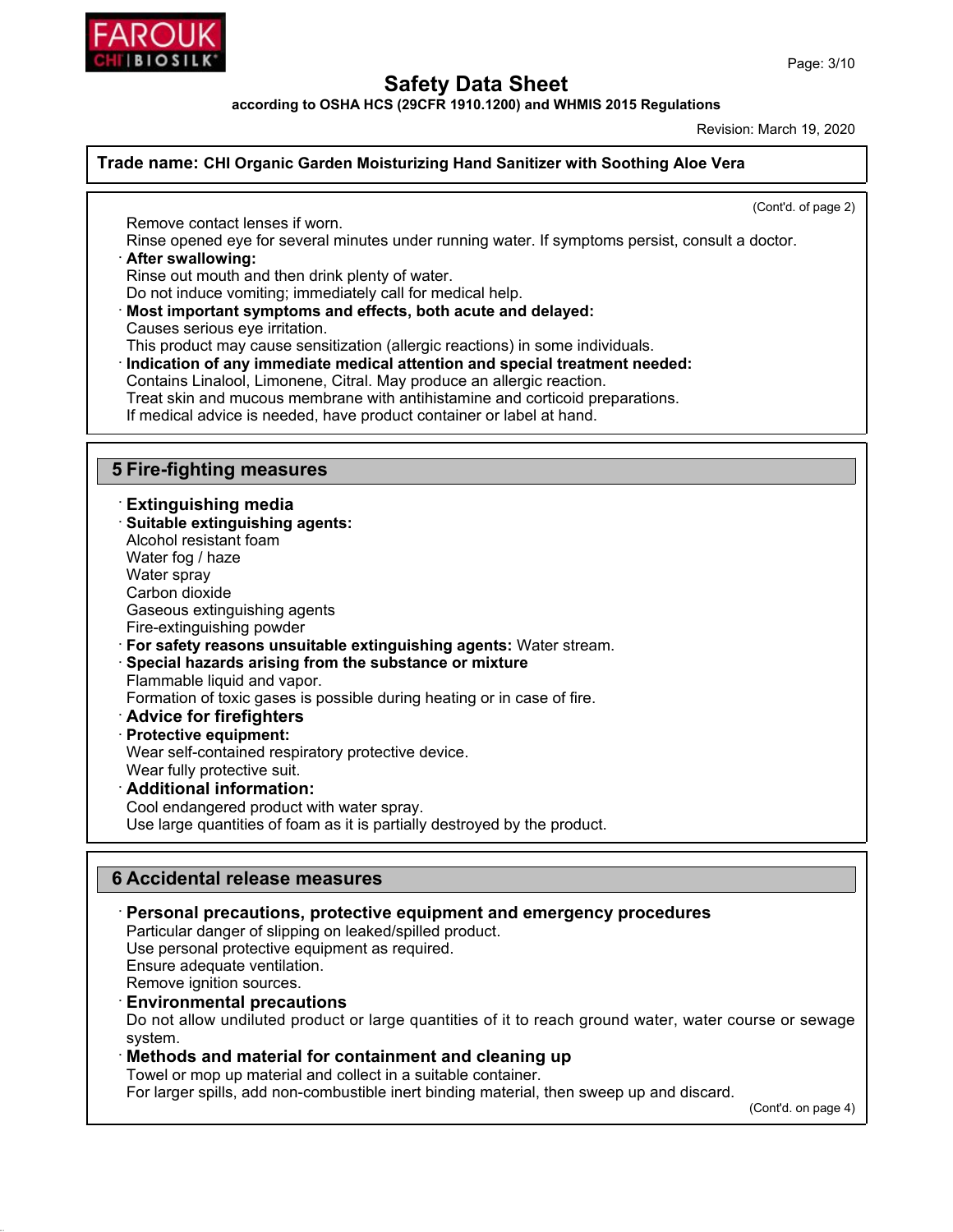



**according to OSHA HCS (29CFR 1910.1200) and WHMIS 2015 Regulations**

Created: March 19, 2020

### **Trade name: Biosilk Moisturizing Hand Sanitizer with Soothing Aloe Vera**

(Cont'd. of page 3)

Send for recovery or disposal in suitable receptacles.

### ꞏ **Reference to other sections**

See Section 7 for information on safe handling.

See Section 8 for information on personal protection equipment.

See Section 13 for disposal information.

### **7 Handling and storage**

### ꞏ **Handling**

### ꞏ **Precautions for safe handling:**

- Avoid splashes or spray in enclosed areas.
- Use only in well ventilated areas.
- ꞏ **Information about protection against explosions and fires:** Keep ignition sources away - Do not smoke. Flammable gas-air mixtures may be formed in empty containers/receptacles.
- ꞏ **Conditions for safe storage, including any incompatibilities** ꞏ **Requirements to be met by storerooms and receptacles:** Store in cool, dry conditions in well sealed receptacles. Avoid storage near extreme heat, ignition sources or open flame.
- ꞏ **Information about storage in one common storage facility:** Store away from oxidizing agents.
- ꞏ **Specific end use(s)** No relevant information available.

| 8 Exposure controls/personal protection                                        |                                                                                       |  |  |
|--------------------------------------------------------------------------------|---------------------------------------------------------------------------------------|--|--|
| <b>Control parameters</b>                                                      |                                                                                       |  |  |
| $\cdot$ Components with limit values that require monitoring at the workplace: |                                                                                       |  |  |
| 64-17-5 Ethanol                                                                |                                                                                       |  |  |
| PEL (USA)                                                                      | Long-term value: 1900 mg/m <sup>3</sup> , 1000 ppm                                    |  |  |
| REL (USA)                                                                      | Long-term value: 1900 mg/m <sup>3</sup> , 1000 ppm                                    |  |  |
| TLV (USA)                                                                      | Short-term value: 1880 mg/m <sup>3</sup> , 1000 ppm                                   |  |  |
| EL (Canada)                                                                    | Short-term value: 1000 ppm                                                            |  |  |
| EV (Canada)                                                                    | Long-term value: $1,900$ mg/m <sup>3</sup> , $1,000$ ppm                              |  |  |
|                                                                                | LMPE (Mexico)   Long-term value: 1000 ppm<br>A3                                       |  |  |
|                                                                                | 56-81-5 Glycerol                                                                      |  |  |
| PEL (USA)                                                                      | Long-term value: 15* 5** mg/m <sup>3</sup><br>mist; *total dust **respirable fraction |  |  |
| TLV (USA)                                                                      | TLV withdrawn-insufficient data human occup. exp.                                     |  |  |
| EL (Canada)                                                                    | Long-term value: $10* 3**$ mg/m <sup>3</sup><br>*mist, total; **mist, respirable      |  |  |
| EV (Canada)                                                                    | Long-term value: 10 mg/m <sup>3</sup>                                                 |  |  |
|                                                                                | LMPE (Mexico) Long-term value: 10 mg/m <sup>3</sup>                                   |  |  |
| 138-86-3 Limonene                                                              |                                                                                       |  |  |
|                                                                                | $\overline{(Cont'd. on page 5)}$                                                      |  |  |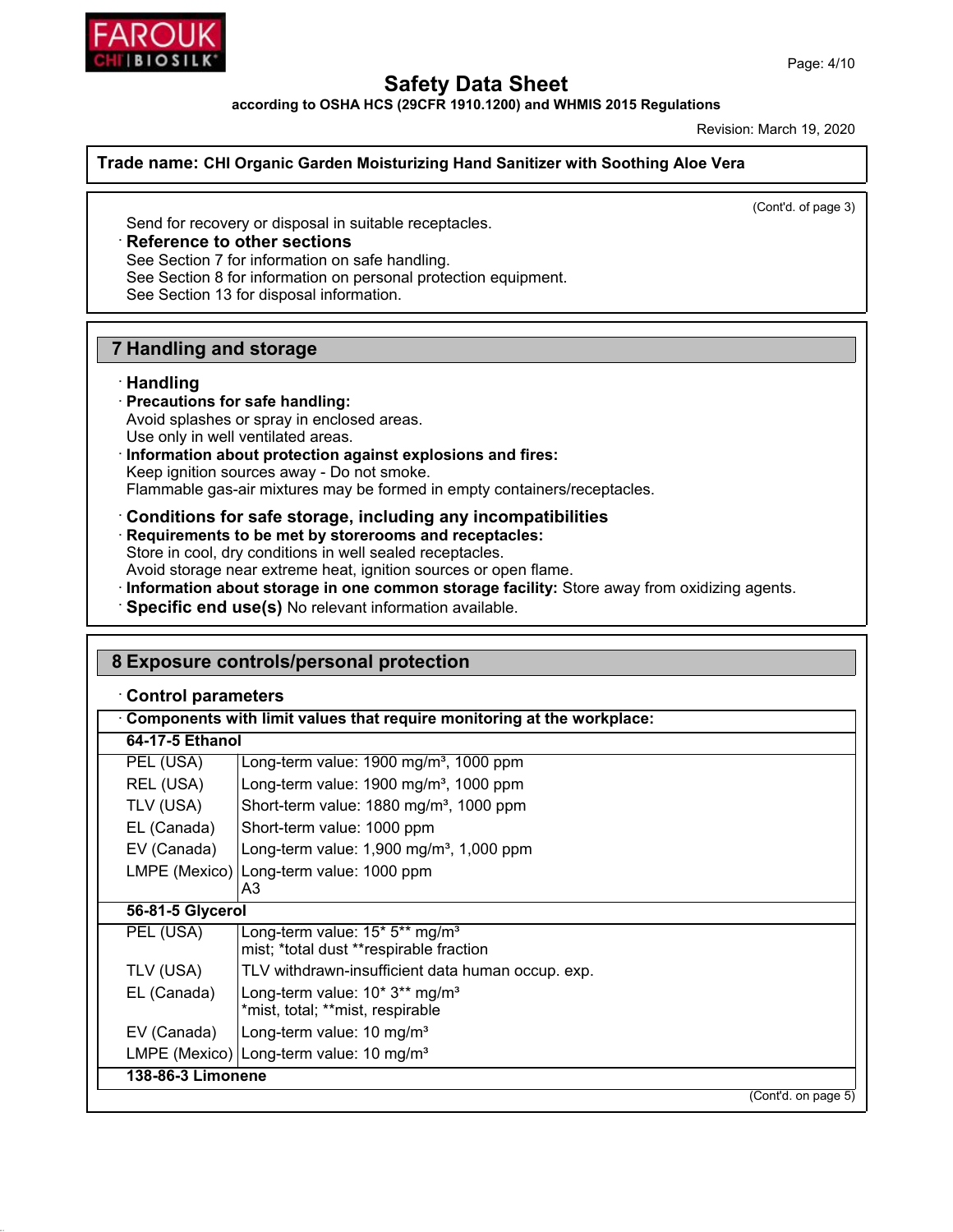

**according to OSHA HCS (29CFR 1910.1200) and WHMIS 2015 Regulations**

Created: March 19, 2020

### **Trade name: Biosilk Moisturizing Hand Sanitizer with Soothing Aloe Vera**

|                                                                                                        | (Cont'd. of page 4)                                                                            |  |  |
|--------------------------------------------------------------------------------------------------------|------------------------------------------------------------------------------------------------|--|--|
| WEEL (USA)                                                                                             | Long-term value: 30 ppm                                                                        |  |  |
|                                                                                                        | 5392-40-5 Citral                                                                               |  |  |
| TLV (USA)                                                                                              | Long-term value: $32*$ mg/m <sup>3</sup> , $5*$ ppm<br>Skin; DSEN; *inhalable fraction + vapor |  |  |
|                                                                                                        | LMPE (Mexico) Long-term value: 5 ppm<br>A4, PIEL, SEN, IFV                                     |  |  |
| <b>Exposure controls</b>                                                                               |                                                                                                |  |  |
|                                                                                                        | General protective and hygienic measures:                                                      |  |  |
|                                                                                                        | The usual precautionary measures for handling chemicals should be followed.                    |  |  |
|                                                                                                        | Keep away from foodstuffs, beverages and feed.                                                 |  |  |
|                                                                                                        | Wash hands before breaks and at the end of work.                                               |  |  |
|                                                                                                        | <b>Engineering controls:</b> Provide adequate ventilation.                                     |  |  |
|                                                                                                        | <b>Breathing equipment:</b> For spills, respiratory protection may be advisable.               |  |  |
|                                                                                                        | · Protection of hands:                                                                         |  |  |
|                                                                                                        | Wear protective gloves to handle contents of damaged or leaking units.                         |  |  |
| The glove material has to be impermeable and resistant to the product/ the substance/ the preparation. |                                                                                                |  |  |
| Eye protection: Follow relevant national guidelines concerning the use of protective eyewear.          |                                                                                                |  |  |
| Body protection: Protection may be required for spills.                                                |                                                                                                |  |  |
| <b>Limitation and supervision of exposure into the environment</b>                                     |                                                                                                |  |  |
| No relevant information available.                                                                     |                                                                                                |  |  |
| Risk management measures No relevant information available.                                            |                                                                                                |  |  |
|                                                                                                        |                                                                                                |  |  |

| Information on basic physical and chemical properties |                                                                                                |  |  |
|-------------------------------------------------------|------------------------------------------------------------------------------------------------|--|--|
| · Appearance:<br>Form:                                | Gel liquid.                                                                                    |  |  |
| Color:                                                | Clear to slightly hazy.                                                                        |  |  |
| · Odor:                                               | Alcohol-like                                                                                   |  |  |
| ⋅ Odor threshold:                                     | Not determined.                                                                                |  |  |
| $\cdot$ pH-value:                                     | Not determined.                                                                                |  |  |
| · Melting point/Melting range:                        | Not determined.                                                                                |  |  |
| <b>Boiling point/Boiling range:</b>                   | >35 °C (>95 °F)                                                                                |  |  |
| · Flash point:                                        | 23.9 °C (75 °F)                                                                                |  |  |
| · Flammability (solid, gaseous):                      | Not applicable.                                                                                |  |  |
| · Auto-ignition temperature:                          | Not determined.                                                                                |  |  |
| · Decomposition temperature:                          | Not determined.                                                                                |  |  |
| · Danger of explosion:                                | Product is not explosive. However, formation of explosive air/<br>vapor mixtures are possible. |  |  |
| <b>Explosion limits</b>                               |                                                                                                |  |  |
| Lower:                                                | Not determined.                                                                                |  |  |
| Upper:                                                | Not determined.                                                                                |  |  |
| Oxidizing properties:                                 | Non-oxidizing.                                                                                 |  |  |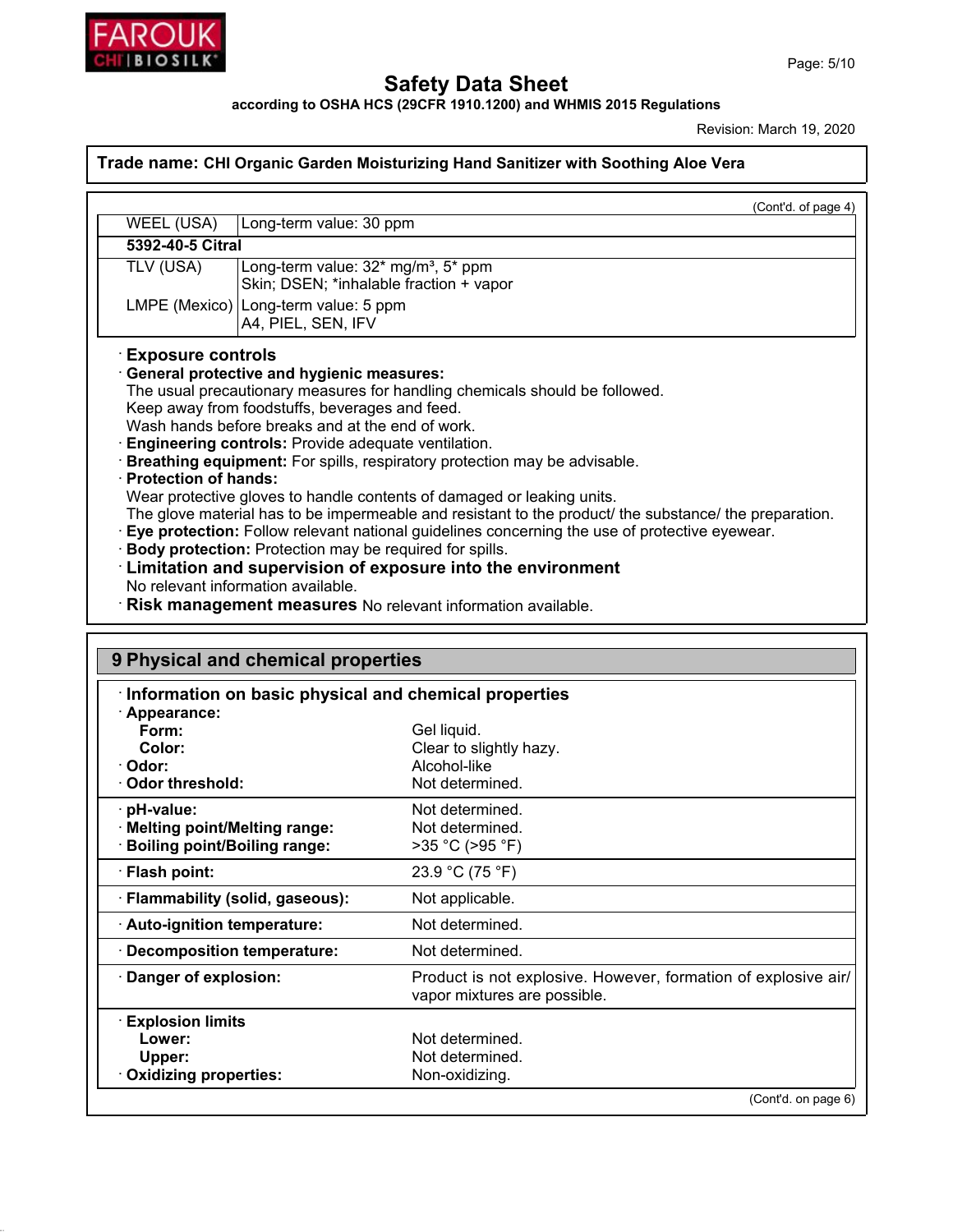

**according to OSHA HCS (29CFR 1910.1200) and WHMIS 2015 Regulations**

Created: March 19, 2020

#### **Trade name: Biosilk Moisturizing Hand Sanitizer with Soothing Aloe Vera**

|                                                            |                                    | (Cont'd. of page 5) |
|------------------------------------------------------------|------------------------------------|---------------------|
| · Vapor pressure:                                          | Not determined.                    |                     |
| · Density:                                                 |                                    |                     |
| <b>Relative density:</b>                                   | Not determined.                    |                     |
| Vapor density:                                             | Not determined.                    |                     |
| <b>Evaporation rate:</b>                                   | Not determined.                    |                     |
| · Solubility in / Miscibility with                         |                                    |                     |
| Water:                                                     | Fully miscible.                    |                     |
| · Partition coefficient (n-octanol/water): Not determined. |                                    |                     |
| $\cdot$ Viscosity                                          |                                    |                     |
| Dynamic:                                                   | Not determined.                    |                     |
| Kinematic:                                                 | Not determined.                    |                     |
| Other information                                          | No relevant information available. |                     |

### **10 Stability and reactivity**

- ꞏ **Reactivity:** No relevant information available.
- ꞏ **Chemical stability:** Stable under normal temperatures and pressures.
- ꞏ **Thermal decomposition / conditions to be avoided:**
- No decomposition if used and stored according to specifications.

#### ꞏ **Possibility of hazardous reactions**

Flammable liquid and vapor. Reacts with oxidizing agents. Used empty containers may contain product gases which form explosive mixtures with air. ꞏ **Conditions to avoid**

# Excessive heat.

Keep away from heat/sparks/open flames/hot surfaces. - No smoking.

#### ꞏ **Incompatible materials**

Oxidizers, strong bases, strong acids

Oxidizing agents.

### ꞏ **Hazardous decomposition products**

Under fire conditions only:

Carbon monoxide and carbon dioxide

### **11 Toxicological information**

### ꞏ **Information on toxicological effects**

ꞏ **Acute toxicity:** Based on available data, the classification criteria are not met.

### ꞏ **LD/LC50 values that are relevant for classification:**

### **64-17-5 Ethanol**

Oral LD50 7060 mg/kg (rat) Inhalative LC50/4h 20000 mg/l (rat)

### ꞏ **Primary irritant effect:**

ꞏ **On the skin:** Based on available data, the classification criteria are not met.

(Cont'd. on page 7)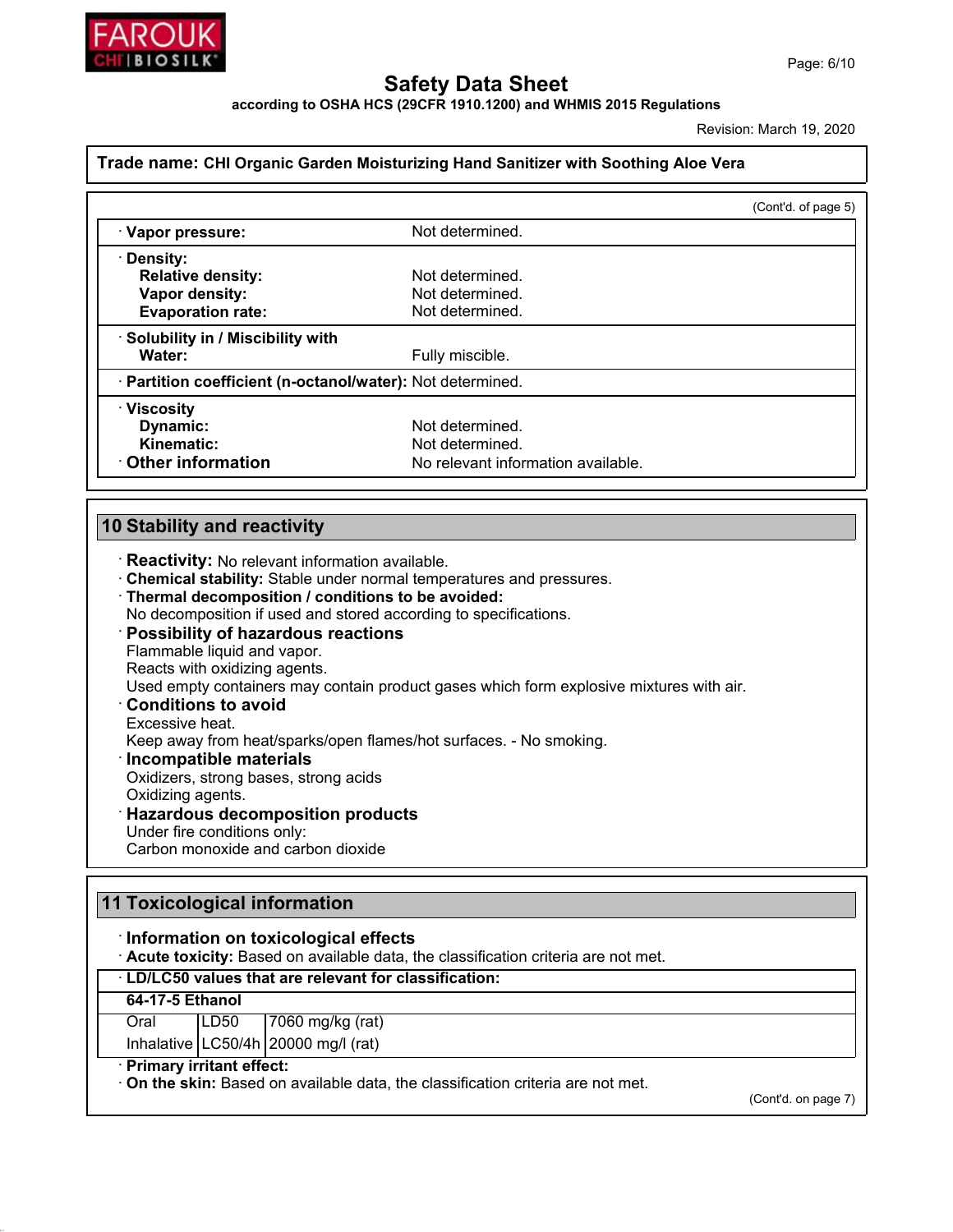

**according to OSHA HCS (29CFR 1910.1200) and WHMIS 2015 Regulations**

Created: March 19, 2020

### **Trade name: Biosilk Moisturizing Hand Sanitizer with Soothing Aloe Vera**

(Cont'd. of page 6)

ꞏ **On the eye:** Causes serious eye irritation.

ꞏ **Sensitization:** Sensitizing effect by skin contact is possible with prolonged exposure.

ꞏ **IARC (International Agency for Research on Cancer):**

Ethanol - listing refers specifically to alcoholic beverage consumption and is not applicable for product.

64-17-5 Ethanol 1

ꞏ **NTP (National Toxicology Program):**

None of the ingredients are listed.

ꞏ **OSHA-Ca (Occupational Safety & Health Administration):**

None of the ingredients are listed.

ꞏ **Probable route(s) of exposure:**

Ingestion.

Inhalation.

Eye contact.

Skin contact.

ꞏ **Germ cell mutagenicity:** Based on available data, the classification criteria are not met.

- ꞏ **Carcinogenicity:** Based on available data, the classification criteria are not met.
- ꞏ **Reproductive toxicity:** Based on available data, the classification criteria are not met.
- ꞏ **STOT-single exposure:** Based on available data, the classification criteria are not met.
- ꞏ **STOT-repeated exposure:** Based on available data, the classification criteria are not met.

ꞏ **Aspiration hazard:** Based on available data, the classification criteria are not met.

### **12 Ecological information**

ꞏ **Toxicity**

ꞏ **Aquatic toxicity** No relevant information available.

- ꞏ **Persistence and degradability** No relevant information available.
- ꞏ **Bioaccumulative potential:** No relevant information available.
- ꞏ **Mobility in soil:** No relevant information available.

ꞏ **Other adverse effects** No relevant information available.

### **13 Disposal considerations**

### ꞏ **Waste treatment methods**

ꞏ **Recommendation:**

Small amounts may be diluted with plenty of water and washed away. Dispose of bigger amounts in accordance with Local Authority requirements.

The user of this material has the responsibility to dispose of unused material, residues and containers in compliance with all relevant local, state and federal laws and regulations regarding treatment, storage and disposal for hazardous and nonhazardous wastes.

### ꞏ **Uncleaned packagings**

ꞏ **Recommendation:** Disposal must be made according to official regulations.

### **14 Transport information**

(Cont'd. on page 8)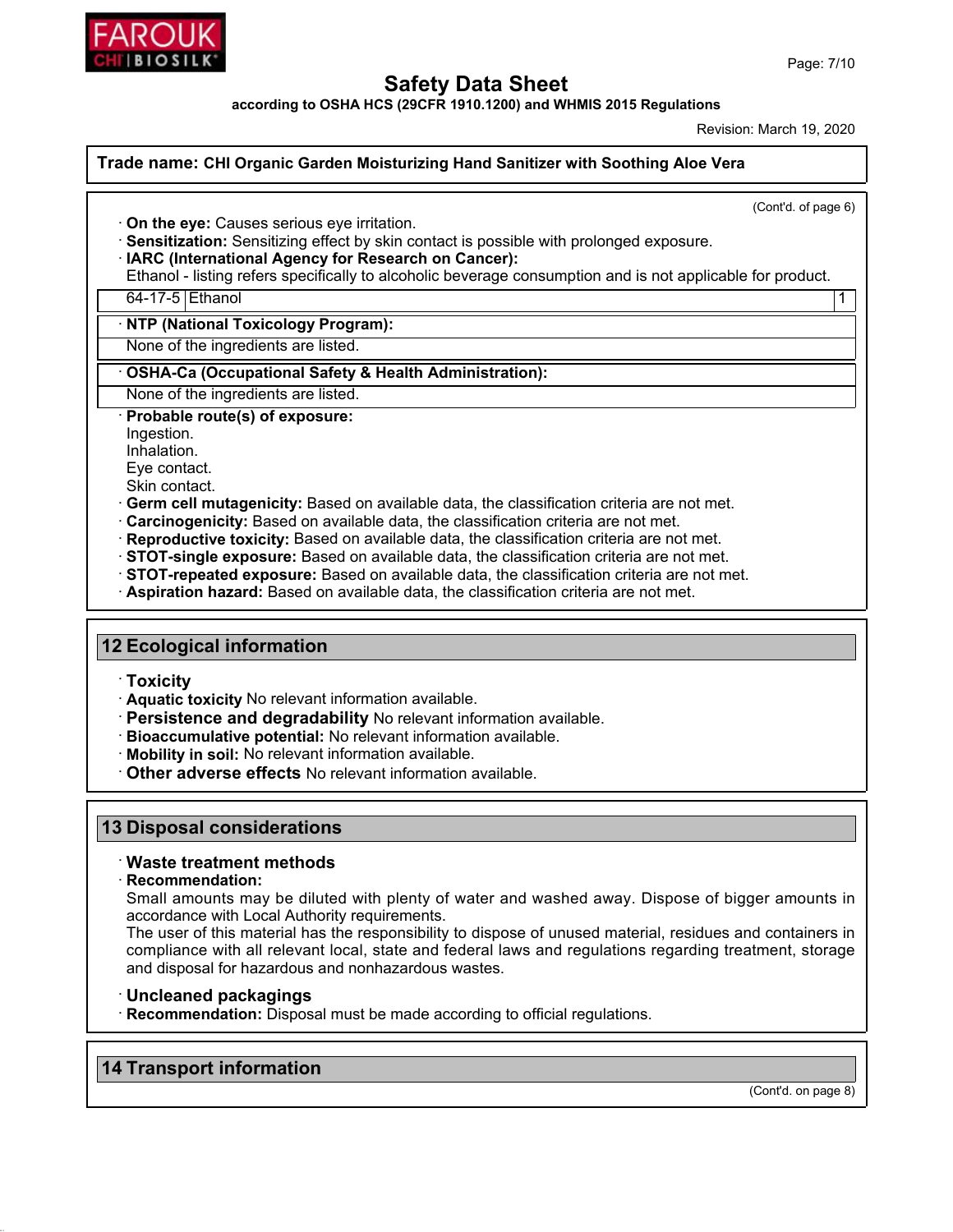

**according to OSHA HCS (29CFR 1910.1200) and WHMIS 2015 Regulations**

Created: March 19, 2020

### **Trade name: Biosilk Moisturizing Hand Sanitizer with Soothing Aloe Vera**

|                                                                                                             | (Cont'd. of page 7)                                                                        |  |  |
|-------------------------------------------------------------------------------------------------------------|--------------------------------------------------------------------------------------------|--|--|
| · UN-Number<br>· DOT, ADR/RID/ADN, IMDG, IATA                                                               | <b>UN1170</b>                                                                              |  |  |
| $\cdot$ UN proper shipping name<br>· DOT, IATA<br>· ADR/RID/ADN, IMDG                                       | Ethanol solution or Ethyl alcohol solution<br>ETHANOL SOLUTION (ETHYL ALCOHOL<br>SOLUTION) |  |  |
| Transport hazard class(es)                                                                                  |                                                                                            |  |  |
| $\cdot$ DOT                                                                                                 |                                                                                            |  |  |
|                                                                                                             |                                                                                            |  |  |
| · Class<br>· Label                                                                                          | 3<br>3                                                                                     |  |  |
| · ADR/RID/ADN                                                                                               |                                                                                            |  |  |
|                                                                                                             |                                                                                            |  |  |
| · Class<br>· Label                                                                                          | 3(F1)<br>3                                                                                 |  |  |
| · IMDG, IATA                                                                                                |                                                                                            |  |  |
|                                                                                                             |                                                                                            |  |  |
| · Class<br>· Label                                                                                          | 3<br>3                                                                                     |  |  |
|                                                                                                             |                                                                                            |  |  |
| · Packing group<br>· DOT, ADR/RID/ADN, IMDG, IATA                                                           | Ш                                                                                          |  |  |
| $\cdot$ Environmental hazards<br>· Marine pollutant:                                                        | No                                                                                         |  |  |
| <b>Special precautions for user</b><br>· Hazard identification number (Kemler code):<br><b>EMS Number:</b>  | Warning: Flammable liquids<br>30<br>$F-E$ , S-D                                            |  |  |
| Transport in bulk according to Annex II of<br><b>MARPOL73/78 and the IBC Code</b>                           | Not applicable.                                                                            |  |  |
| Transport/Additional information:                                                                           |                                                                                            |  |  |
| $\cdot$ DOT<br>Limited Quantity for packages less than 30 kg gross and inner packagings less than 5 L each. |                                                                                            |  |  |
|                                                                                                             | (Cont'd. on page 9)                                                                        |  |  |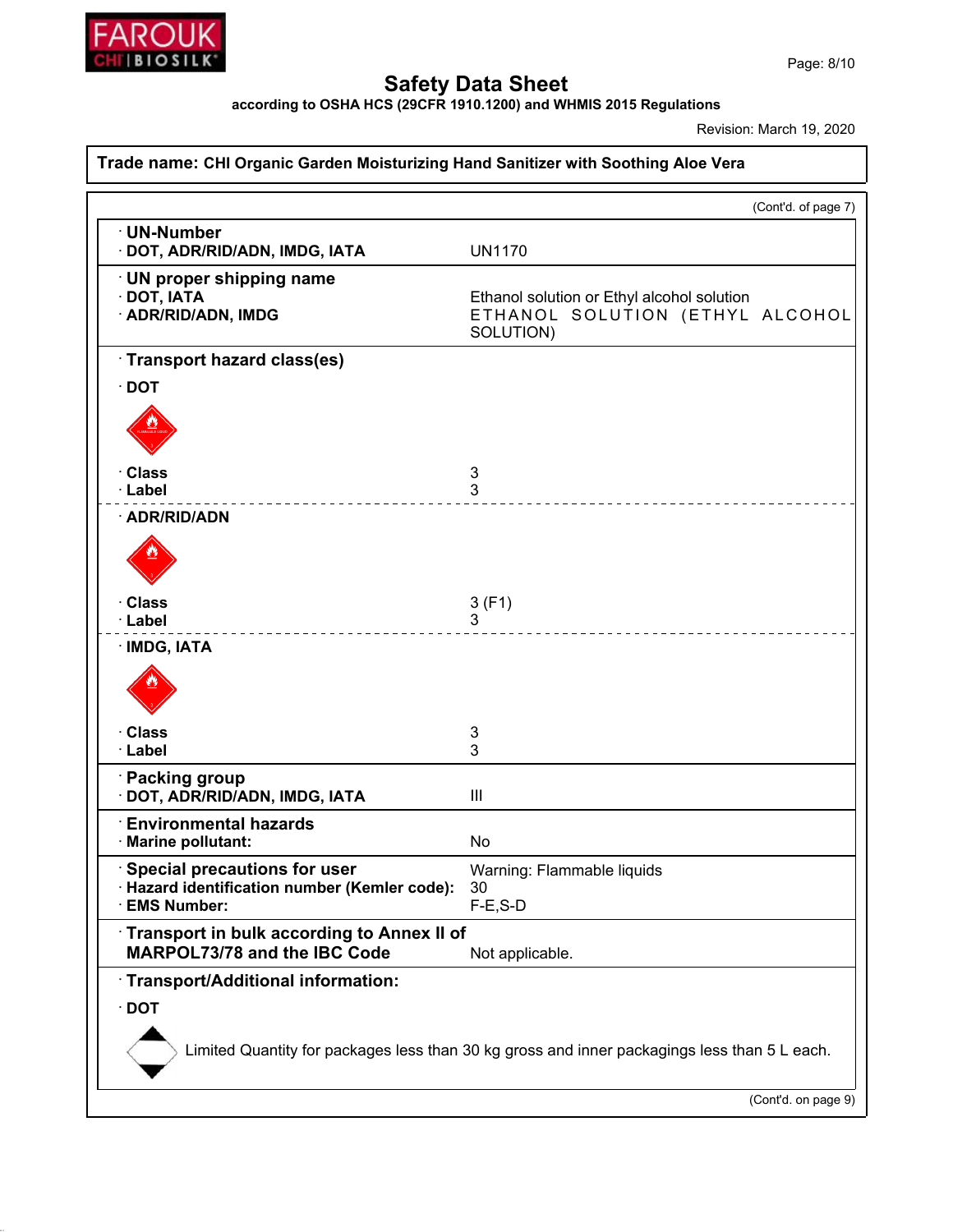

**according to OSHA HCS (29CFR 1910.1200) and WHMIS 2015 Regulations**

Created: March 19, 2020

### **Trade name: Biosilk Moisturizing Hand Sanitizer with Soothing Aloe Vera**

(Cont'd. of page 8) ꞏ **ADR/RID/ADN** Limited Quantity for packages less than 30 kg gross and inner packagings less than 5 L each. ꞏ **IMDG** Limited Quantity for packages less than 30 kg gross and inner packagings less than 5 L each. \_ \_ \_ \_ \_ \_ \_ \_ \_ \_ \_ \_ \_ \_ ꞏ **IATA** Limited Quantity for packages less than 30 kg gross and inner packagings less than 5 L each, 10 L net.

### **15 Regulatory information**

ꞏ **Safety, health and environmental regulations/legislation specific for the substance or mixture**

- ꞏ **United States (USA)**
- ꞏ **SARA**

ꞏ **Section 302 (extremely hazardous substances):**

None of the ingredients are listed.

ꞏ **Section 313 (Specific toxic chemical listings):**

None of the ingredients are listed.

ꞏ **TSCA (Toxic Substances Control Act)**

All ingredients are listed or exempt.

#### ꞏ **Proposition 65 (California)**

ꞏ **Chemicals known to cause cancer:**

Ethanol - listing refers specifically to alcoholic beverage consumption and is not applicable for product.

64-17-5 Ethanol

ꞏ **Chemicals known to cause developmental toxicity for females:**

None of the ingredients are listed.

ꞏ **Chemicals known to cause developmental toxicity for males:**

None of the ingredients are listed.

ꞏ **Chemicals known to cause developmental toxicity:**

Ethanol - listing refers specifically to alcoholic beverage consumption and is not applicable for product. 64-17-5 Ethanol

ꞏ **EPA (Environmental Protection Agency):**

None of the ingredients are listed.

ꞏ **IARC (International Agency for Research on Cancer):**

(Cont'd. on page 10)